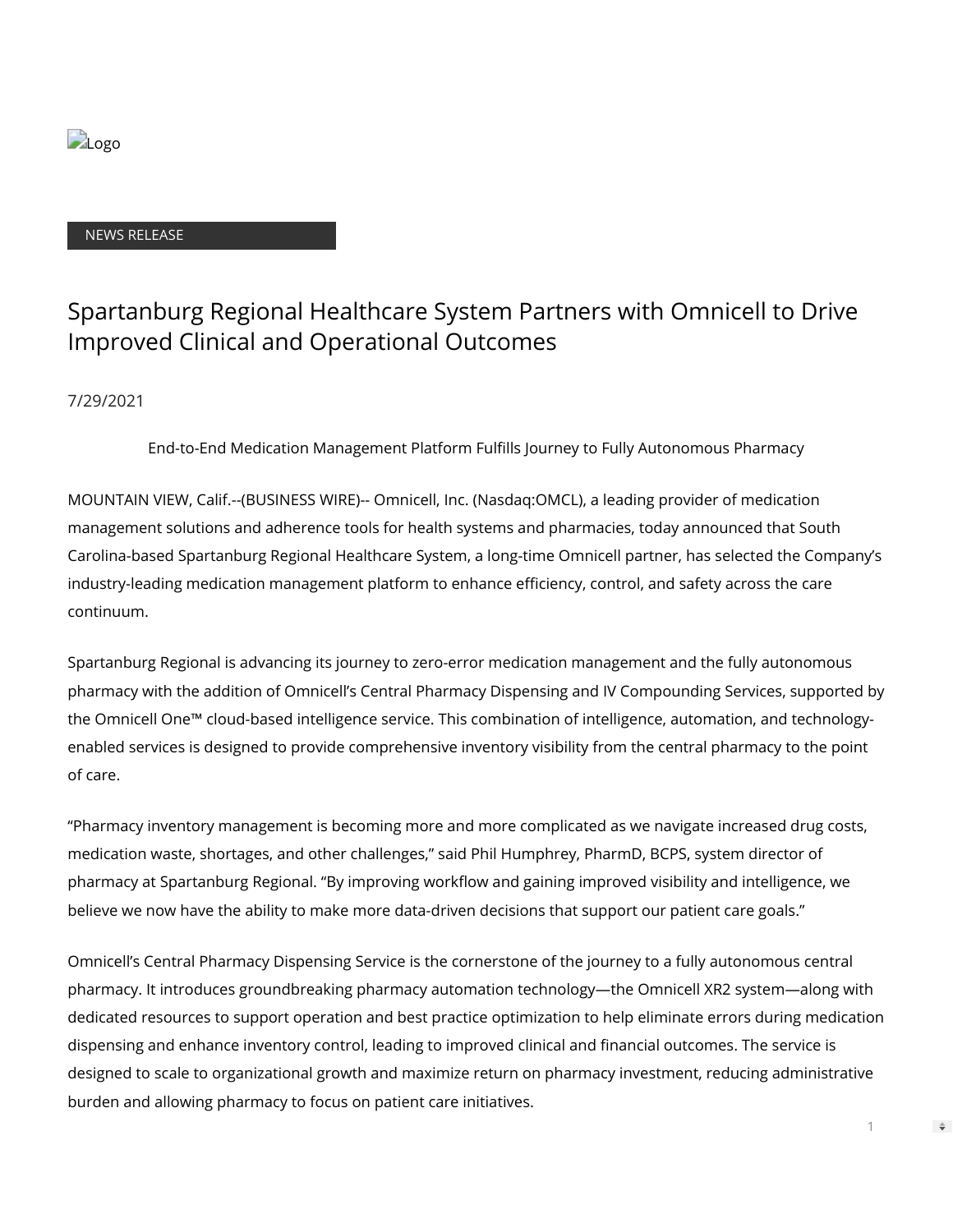Spartanburg Regional also plans to leverage Omnicell's Central Pharmacy IV Compounding Service, a combination of advanced IV robotic technology, novel data services, and expertly trained pharmacy technician staff, to support safer, more accurate, and more cost-effective in-house sterile compounding operations. This outcomes-based, turnkey solution drives faster adoption and time-to-value for implementation of IV automation. Automated robotic and workflow solutions for sterile compounding are designed to empower their pharmacists and technicians with the tools to improve dose accuracy and safety while reducing costs and enabling compliance.

Through Omnicell One, a cloud-based intelligence service, Spartanburg Regional expects to gain the visibility, insights, and workflow tools needed to drive improvements in medication inventory optimization, medication waste reduction, and drug diversion monitoring. Omnicell One provides robust data analytics and intelligence dashboards for greater inventory visibility. Omnicell's team of data scientists and clinical strategists use advanced analytics to provide recommendations and actionable insights to control medication spend and minimize waste due to expired medications.

Spartanburg Regional joins nearly 50 percent of the Top 300 U.S. health systems who have chosen to partner with Omnicell on the journey to the Autonomous Pharmacy, a roadmap designed to further the journey toward a zeroerror, fully automated medication management infrastructure. Through Omnicell's industry-leading medication management platform and portfolio of technology-enabled services, health systems and retail pharmacy are leveraging connected technology and intelligence to help solve for their most pressing medication management challenges, empowering them to focus on patient and clinician satisfaction.

"We're committed to building strategic partnerships with customers like Spartanburg Regional Healthcare System to deliver the technology infrastructure to help them achieve the vision of the fully autonomous pharmacy," said Scott Seidelmann, executive vice president and chief commercial officer at Omnicell. "With increased visibility and optimization of the pharmacy supply chain, Spartanburg can now redirect critical resources to support patient care initiatives and move closer to the goal of zero-error medication management."

# About Spartanburg Regional Healthcare System

Spartanburg Regional Healthcare System (SRHS) offers a full spectrum of services through six hospital campuses: Spartanburg Medical Center, Spartanburg Medical Center—Mary Black Campus, Pelham Medical Center, Cherokee Medical Center, Spartanburg Hospital for Restorative Care and Union Medical Center. SRHS also includes Ellen Sagar Nursing Center and Woodruff Manor. SRHS provides unparalleled cancer care through Gibbs Cancer Center & Research Institute, with locations in Spartanburg, Greer, Union and Gaffney. The multidisciplinary Medical Group of the Carolinas has more than 400 physicians across Upstate South Carolina and western North Carolina. SRHS employs more than 9,000 associates and offers outpatient surgery centers and a Level I Trauma Center. In 2017,

 $\Rightarrow$ 

2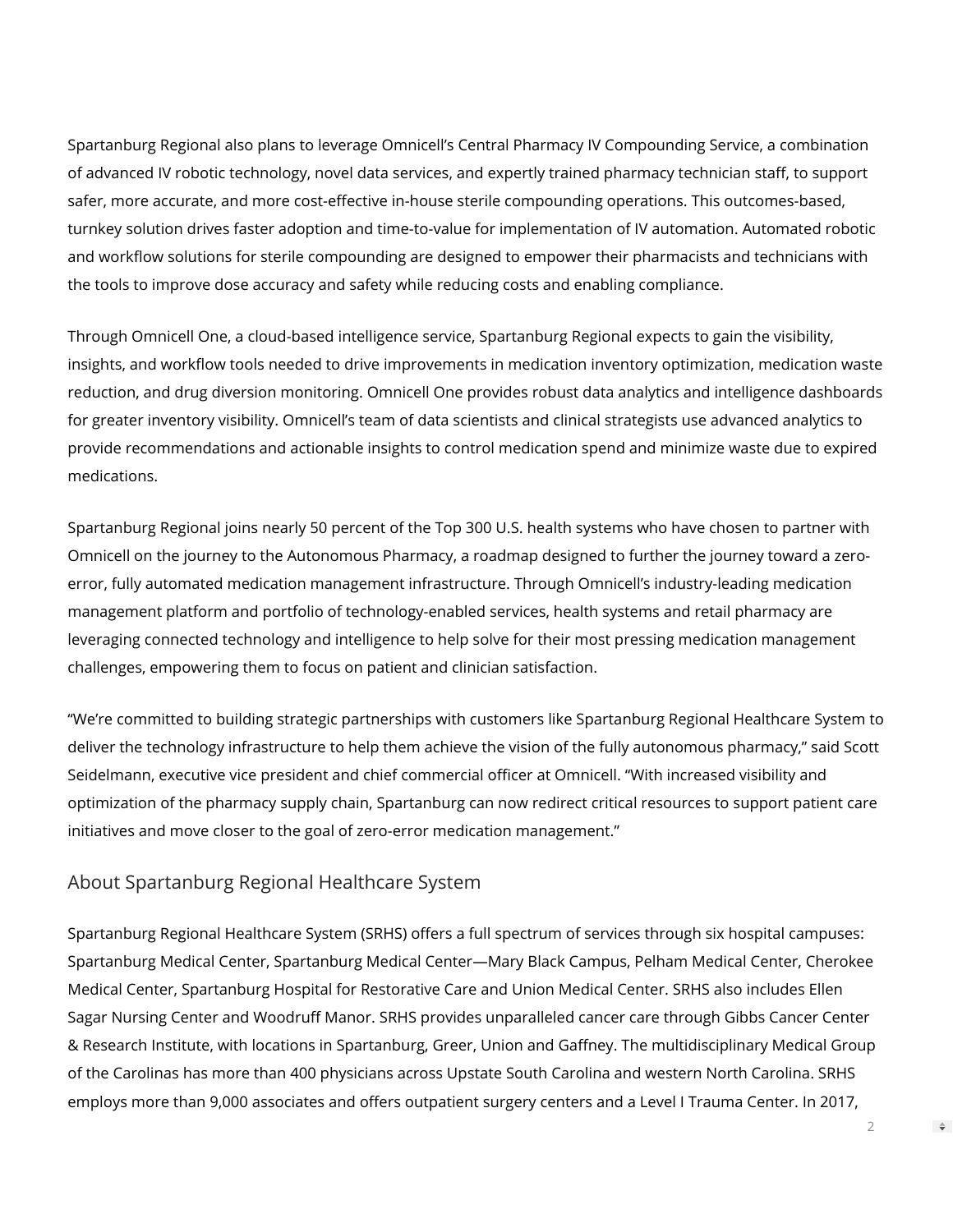Spartanburg Medical Center was ranked No. 1 regional hospital in South Carolina and the No. 2 hospital in the state by U.S. News and World Report.

## About Omnicell

Since 1992, Omnicell has been committed to transforming the pharmacy care delivery model to dramatically improve outcomes and lower costs. Through the vision of the autonomous pharmacy, a combination of automation, intelligence, and technology-enabled services, powered by a cloud data platform, Omnicell supports more efficient ways to manage medications across all care settings. Over 7,000 facilities worldwide use Omnicell automation and analytics solutions to help increase operational efficiency, reduce medication errors, deliver actionable intelligence, and improve patient safety. More than 50,000 institutional and retail pharmacies across North America and the United Kingdom leverage Omnicell's innovative medication adherence and population health solutions to improve patient engagement and adherence to prescriptions, helping to reduce costly hospital readmissions. To learn more, visit **[www.omnicell.com](https://cts.businesswire.com/ct/CT?id=smartlink&url=http%3A%2F%2Fwww.omnicell.com&esheet=52468100&newsitemid=20210729005316&lan=en-US&anchor=www.omnicell.com&index=1&md5=e8afe42bcef9e0d52526f0f922e8d4d4)**.

OMNICELL is a registered trademark and the Omnicell logo and Omnicell One are trademarks of Omnicell, Inc.

# Forward-Looking Statements

Certain statements contained in this press release relate to future plans and objectives regarding Omnicell's products and services. These statements are "forward-looking statements" within the meaning of the Private Securities Litigation Reform Act of 1995. Actual results and other events may differ significantly from those contemplated by forward-looking statements due to numerous factors that involve substantial known and unknown risks and uncertainties. These risks and uncertainties include, among other things, those described in the Risk Factors section of Omnicell's most recent annual report on Form 10-K and in the Company's other filings with the Securities and Exchange Commission. Forward-looking statements should be considered in light of these risks and uncertainties. Investors are cautioned not to place undue reliance on forward-looking statements. All forwardlooking statements contained in this press release speak only as of the date of this press release. Omnicell undertakes no obligation to update such statements, whether as a result of changed circumstances, new information, future events, or otherwise, except as required by law.

#### OMCL-G

Betsy Martinelli Omnicell, Inc. (724) 741-8341 **[betsy.martinelli@omnicell.com](mailto:betsy.martinelli@omnicell.com)**

 $\Rightarrow$ 

3